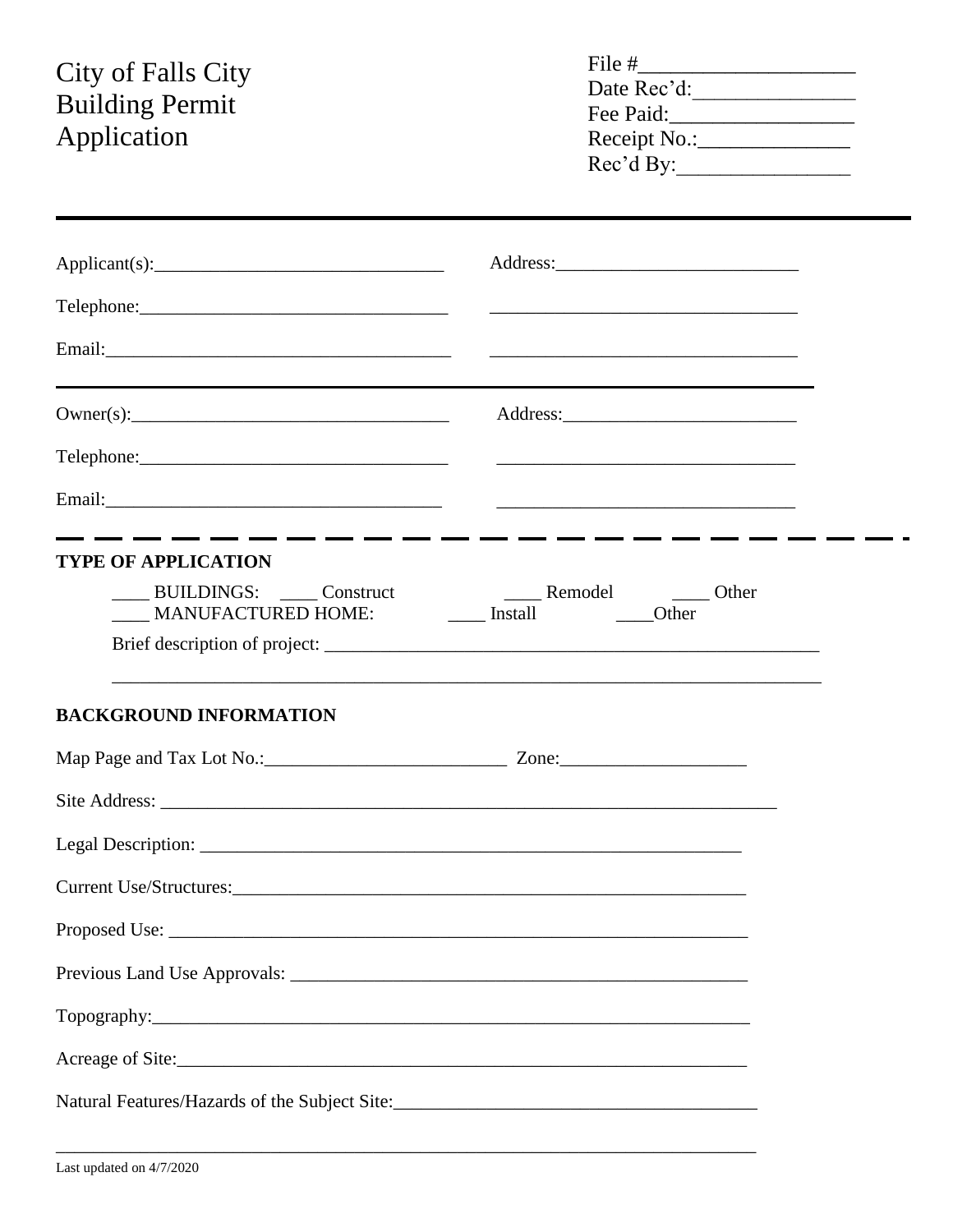Public Utility Providers (gas, electric, water, sewer, telephone): Easements: Volume and Page Number \_\_\_\_\_\_\_ (As recorded in the office of the County Clerk) Deed Restrictions: **SEWER AND WATER INFORMATION** Required Approved Paid Sewer hookup YES / NO YES / NO YES / NO Water hookup YES / NO YES / NO YES / NO

#### **SITE PLAN REQUIREMENT**

All permit applications require a detailed site plan. Please see exhibit A – Site Plan Checklist, and exhibit B – Site Plan (attached). Note, some items on the checklist may not be relevant, it is intended as a guide to help you include all required information. City Staff must be able to use your site plan and narrative as a stand-alone document to ensure your plan meets with city standards. Your site plan is not required to be drawn on the attached sheet, it is simply for your convenience.

Other fees, park, etc. YES / NO YES / NO YES / NO

## **CITY ZONING CODE AND STANDARDS**

Please review the code sections relevant to your application. The Falls City Zoning and Development Ordinance, and Public Works Design Standards can be found at: [https://www.fallscityoregon.gov/city](https://www.fallscityoregon.gov/city-documents)[documents.](https://www.fallscityoregon.gov/city-documents)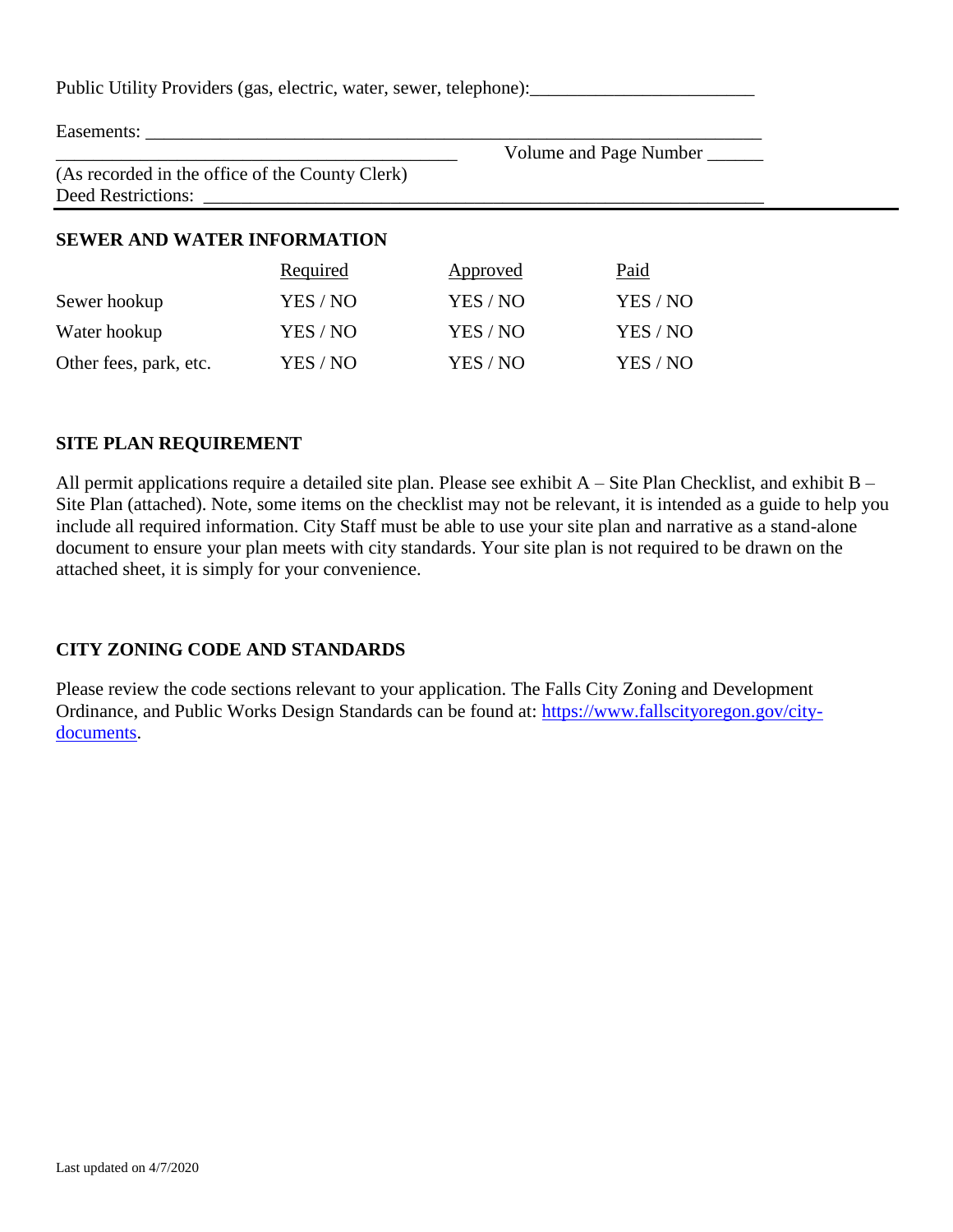## **CERTIFICATION OF APPLICANT & OWNER**

All building permit applicants shall be charged the ACTUAL COST to the City of Falls City of rendering a decision on their building permit application. Cost shall include but not be limited to: contract planning services, City of Falls City staff time, city attorney time, cost of supplies, printing, mailing costs, and city engineer time spent on reviewing the application.

The applicant and/or owner will be required to pay the amount set by the ordinance. When a final decision is rendered by either staff or City Council the city will send a final invoice to the applicant. Building permits will not be issued until the fees are paid in full to the city.

The issuance or granting of a permit or approval of plans and specifications shall not be construed to be a permit for, or an approval of, any violation of any of the provisions of the *Oregon Structural Specialty Code*, the *Oregon One and Two-Family Dwelling Code*, the *HUD Manufactured Home Standards and Regulations*, or the Uniform Building Code.

I hereby certify that all information in this application is true and correct, and understand that issuance of a permit based on this application will not excuse me from complying with effective Ordinances of the City of Falls City and Statutes of Oregon, despite any errors on the part of the issuing authority in checking this application. I certify that I have read, understand, and agree to the charges outlined above

| <b>Applicant Signature</b> | Date |
|----------------------------|------|
| Owner(s) Signature         | Date |
| Owner(s) Signature         | Date |

Please note your permit expires if work hasn't started within 180 days from the date of issue by the Polk County Building Department. Once you have begun work, your permit expires if work is suspended or abandoned for 180 days or more.

If you can't work within a 180-day period and don't wish to abandon the project, you may submit a written request to extend your permit for an additional 180-day period.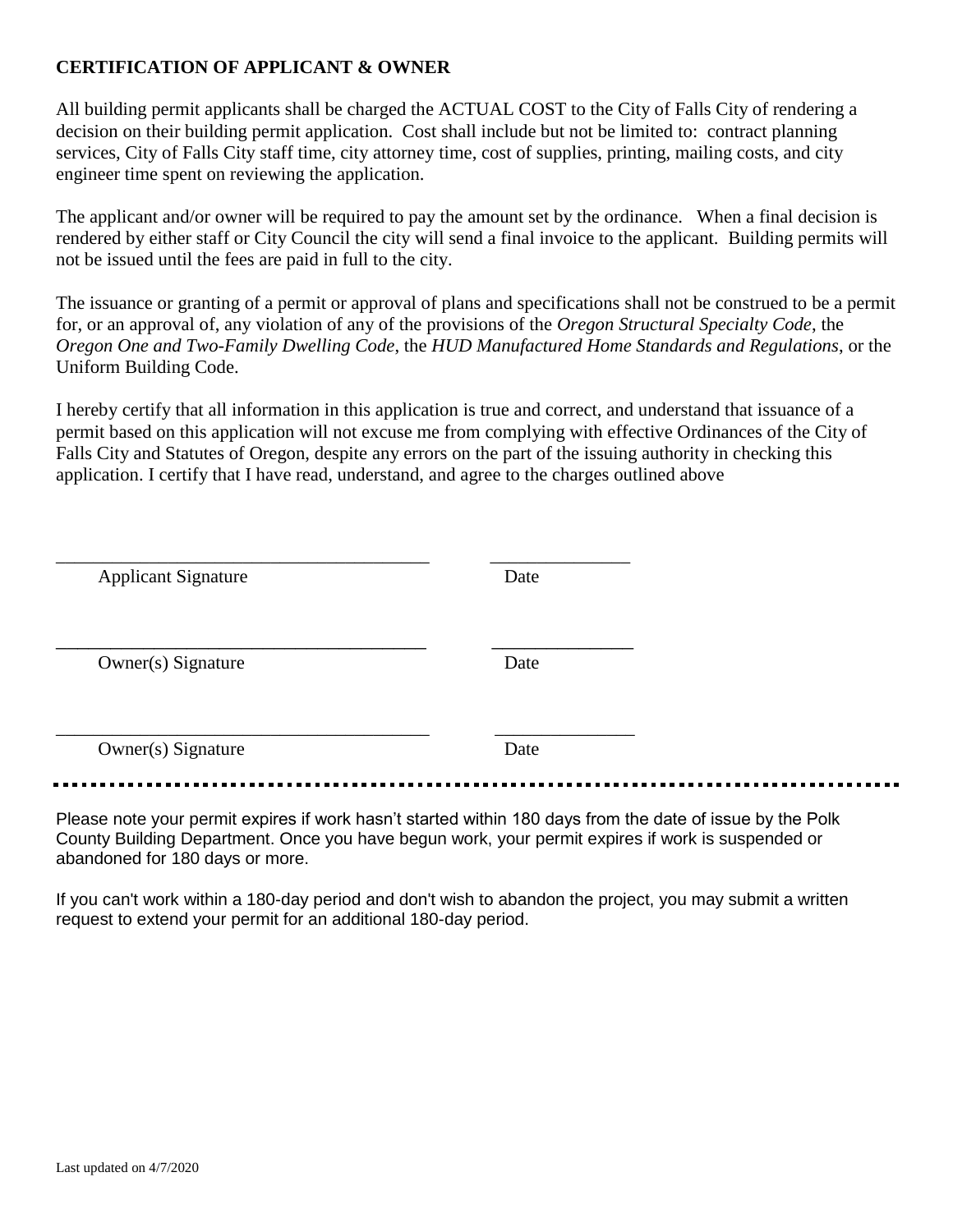# **Exhibit A- SITE PLAN CHECKLIST**

### INSTRUCTIONS FOR PREPARATION OF A SITE PLAN

Site plan must be current and show all property lines.

Failure to include all of the items listed below may delay the review necessary to obtain a permit

#### ITEMS THAT MUST BE SHOWN ON YOUR SITE PLAN:

 $\Box$  1. NORTH ARROW.

 $\Box$  2. SCALE OF DRAWING or LINEAR FOOTAGE OF EACH RELEVANT LINE SHOWN

3. STREET NAME accessing the parcel.

□ 4. ALL PROPERTY LINES AND DIMENSIONS – existing and proposed.

 5. DRIVEWAYS, ROADS, INTERNAL ROADS, PARKING AND CIRCULATION AREAS –existing and proposed and label as *"Paved"* or *"Gravel."* Show driveway to public right-of-way.

 6. EXISTING AND PROPOSED STRUCTURES - label as "*Proposed"* and *"Existing"*. Include dimensions and distance to all property lines and other structures.

7. UTILITY LINES AND EASEMENTS.

 8. GEOGRAPHIC FEATURES – ground slope and direction of slope, escarpments*,* streams, ponds, or other drainage ways.

 $\Box$  9. WELLS – existing and proposed on this parcel and adjacent parcels within 100 feet.

 $\Box$  10. FENCES, RETAINING WALLS – location of existing and/or proposed.

 $\Box$  11. PARTITIONING (if applicable) – proposed new property line shown by dashed lines, with parcels labeled as *"Parcel 1", "Parcel 2",* etc. and proposed parcel sizes.

 12. SEPTIC SYSTEM and REPLACEMENT AREA – existing and proposed*.* Show existing septic tank, drain field lines and distance from structure(s).

 $\Box$  13. STORM WATER SYSTEMS OR DETENTION BASINS – show existing and proposed.

 $\Box$  14. CUTS/FILLS – show existing and proposed.

 $\Box$  15. ELEVATIONS – at lot corners or construction area and at corners of building site.

 $\Box$  16. FLOODPLAIN – if applicable, show the boundary of the 100 year floodplain.

If sanitary sewer service is not available, a septic system must be installed. Include the following additional items on the site plan:

 $\Box$  17. TEST HOLES – show distances between holes and property lines. One test hole should be located in the center of the initial system installation site, the other in the center of the replacement area. Accuracy of location is very important.

□ 18. PROPOSED SEPTIC SYSTEM AND REPLACEMENT SYSTEM – show septic tank and distance from structure; show disposal trenches and length, width, and distance between trenches.

Commercial development must also include the following:

□ 19. FIRE DEPARTMENT ACCESS

20. FIRE HYDRANTS –locations

21. HANDICAP ACCESS

 $\Box$  22. LANDSCAPING – existing and proposed landscaping areas.

□ 23. PARKING – lot configuration, number of parking spaces, and off-street loading area.

Additional information, such as patio slabs, walkways, roof overhangs, etc., may be required for the issuance of your permit.

NOTES: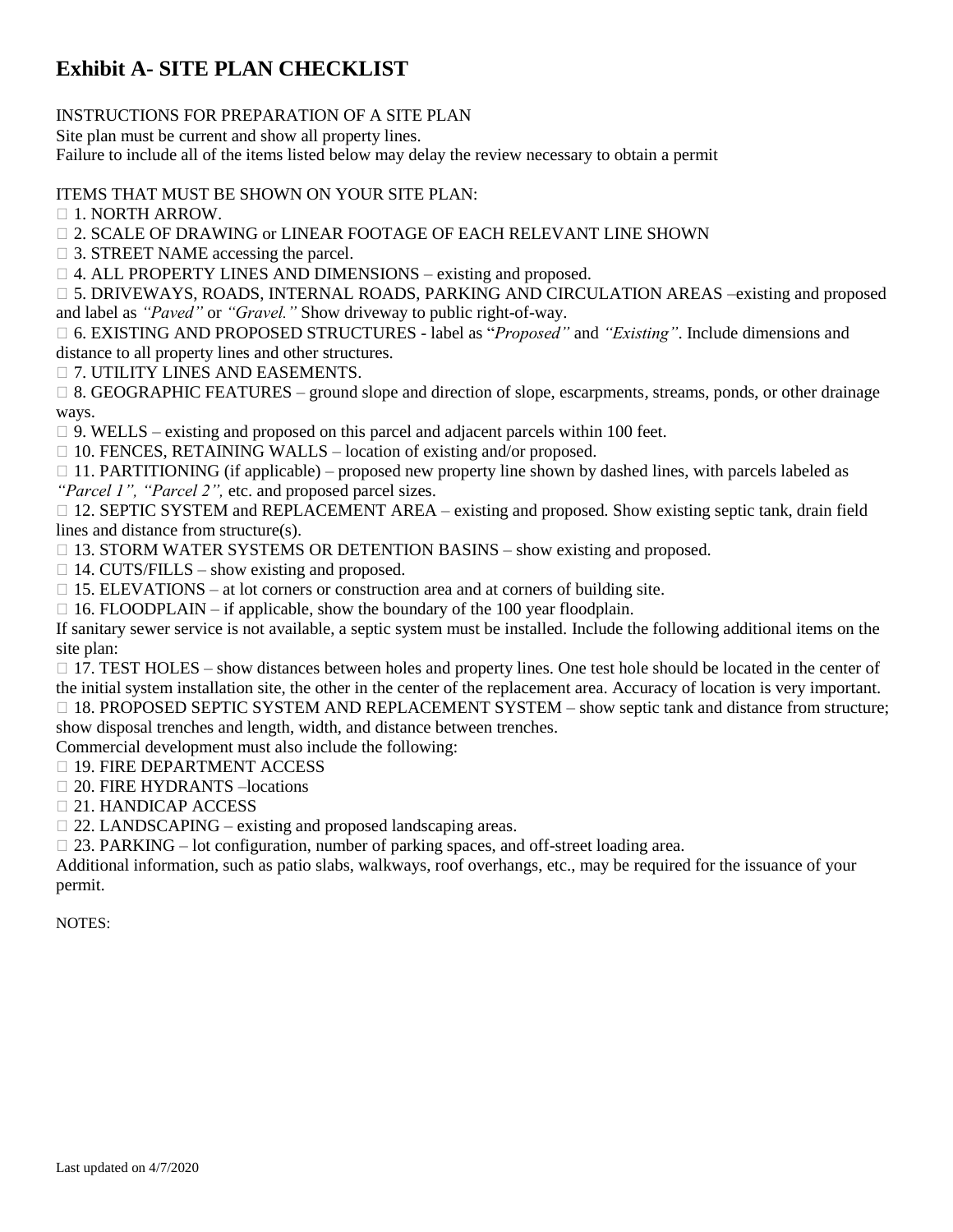## **Exhibit B - SITE PLAN**

## SITE PLAN MUST SHOW ALL PROPERTY LINES AND DIMENSIONS

| $\,$ .                                   |  |  |                      |                      |                                                                                           |                                          |                      |                      |                                   |                      |                          |               |                                                                                                                                                     |                                |        |                                                                                          |                          |                                                                                                                                                                                                                                |           |                      |                              |                          |                         |                          |         |         |                |  |  |
|------------------------------------------|--|--|----------------------|----------------------|-------------------------------------------------------------------------------------------|------------------------------------------|----------------------|----------------------|-----------------------------------|----------------------|--------------------------|---------------|-----------------------------------------------------------------------------------------------------------------------------------------------------|--------------------------------|--------|------------------------------------------------------------------------------------------|--------------------------|--------------------------------------------------------------------------------------------------------------------------------------------------------------------------------------------------------------------------------|-----------|----------------------|------------------------------|--------------------------|-------------------------|--------------------------|---------|---------|----------------|--|--|
| $\,$ .                                   |  |  |                      |                      |                                                                                           |                                          |                      |                      |                                   |                      |                          |               |                                                                                                                                                     |                                |        |                                                                                          |                          |                                                                                                                                                                                                                                |           |                      |                              |                          |                         |                          |         |         |                |  |  |
| $\blacksquare$                           |  |  |                      |                      |                                                                                           |                                          |                      |                      |                                   |                      |                          |               |                                                                                                                                                     | $\sim$                         |        |                                                                                          | <b>Contract Contract</b> |                                                                                                                                                                                                                                |           |                      |                              | $\cdot$                  |                         |                          |         |         |                |  |  |
| $\blacksquare$                           |  |  |                      |                      |                                                                                           |                                          |                      |                      |                                   |                      |                          |               |                                                                                                                                                     |                                |        |                                                                                          |                          |                                                                                                                                                                                                                                |           |                      |                              |                          |                         |                          |         |         |                |  |  |
| $\blacksquare$ .                         |  |  |                      |                      |                                                                                           |                                          |                      |                      |                                   |                      |                          |               |                                                                                                                                                     |                                |        |                                                                                          |                          |                                                                                                                                                                                                                                |           |                      |                              |                          |                         |                          |         |         |                |  |  |
| $\ddot{\phantom{a}}$                     |  |  |                      |                      |                                                                                           |                                          |                      |                      |                                   |                      |                          |               |                                                                                                                                                     |                                |        |                                                                                          |                          |                                                                                                                                                                                                                                |           |                      |                              |                          |                         |                          |         |         |                |  |  |
| $\blacksquare$                           |  |  |                      |                      |                                                                                           |                                          |                      |                      |                                   |                      |                          |               | $\bullet$ .<br><br><br><br><br><br><br><br><br><br><br><br><br><br><br><br><br><br><br><br><br><br><br><br><br><br><br><br><br><br><br><br><br><br> |                                |        |                                                                                          |                          |                                                                                                                                                                                                                                |           |                      |                              |                          |                         |                          |         |         |                |  |  |
| $\ddot{\phantom{a}}$<br>$\blacksquare$ . |  |  | $\ddot{\phantom{a}}$ |                      |                                                                                           | $\ddot{\phantom{a}}$                     |                      |                      |                                   | $\ddot{\phantom{a}}$ |                          | $\sim$        | $\sim$ $\sim$                                                                                                                                       | $\sim$<br>$\ddot{\phantom{1}}$ |        |                                                                                          |                          |                                                                                                                                                                                                                                |           |                      |                              | $\overline{\phantom{a}}$ |                         | $\overline{\phantom{a}}$ | $\cdot$ |         |                |  |  |
| $\blacksquare$                           |  |  |                      | $\cdot$              | $\sim$                                                                                    | $\sim$                                   | $\ddot{\phantom{a}}$ | $\ddot{\phantom{1}}$ |                                   | $\ddot{\phantom{0}}$ |                          |               |                                                                                                                                                     |                                |        |                                                                                          |                          |                                                                                                                                                                                                                                |           |                      | $\blacksquare$               |                          |                         | $\ddot{\phantom{0}}$     |         |         |                |  |  |
| $\sim$                                   |  |  |                      |                      |                                                                                           | the contract of the contract of the con- |                      |                      |                                   |                      |                          |               |                                                                                                                                                     |                                |        | the contract of the contract of                                                          |                          |                                                                                                                                                                                                                                |           |                      |                              |                          |                         |                          |         |         |                |  |  |
| $\ddot{\phantom{a}}$                     |  |  | $\sim$               | $\sim$ $\sim$        | $\mathcal{A}(\mathbf{x})$ , and $\mathcal{A}(\mathbf{x})$ , and $\mathcal{A}(\mathbf{x})$ |                                          |                      |                      | and the state of the state of the |                      |                          |               |                                                                                                                                                     |                                |        |                                                                                          |                          | the contract of the contract of the contract of the contract of the contract of the contract of the contract of the contract of the contract of the contract of the contract of the contract of the contract of the contract o |           | $\sim 100$           | the contract of the contract |                          |                         |                          |         |         | $\blacksquare$ |  |  |
| $\blacksquare$ .                         |  |  |                      |                      |                                                                                           |                                          |                      |                      |                                   |                      |                          | $\sim$        |                                                                                                                                                     | $\sim$ $\sim$                  |        | $\mathcal{L}(\mathcal{A})$ and $\mathcal{A}(\mathcal{A})$ and $\mathcal{A}(\mathcal{A})$ |                          |                                                                                                                                                                                                                                |           | $\ddot{\phantom{0}}$ |                              |                          | $\sim 100$ km s $^{-1}$ |                          |         |         |                |  |  |
| $\blacksquare$                           |  |  |                      |                      |                                                                                           |                                          |                      |                      |                                   |                      | $\sim$ $\sim$            | $\sim$ $\sim$ | $\sim$ $\sim$                                                                                                                                       | <b>Contract Contract</b>       |        |                                                                                          |                          |                                                                                                                                                                                                                                |           |                      | $\sim$ $\sim$                | $\sim$ $\sim$            |                         | $\sim$                   | $\sim$  |         |                |  |  |
| $\blacksquare$                           |  |  |                      |                      |                                                                                           |                                          |                      |                      |                                   |                      |                          |               |                                                                                                                                                     |                                |        |                                                                                          |                          |                                                                                                                                                                                                                                |           |                      |                              |                          |                         |                          |         |         |                |  |  |
| $\ddot{\phantom{a}}$                     |  |  |                      |                      | $\cdot$                                                                                   | $\sim$                                   | $\sim$ 100 $\pm$     | $\sim$               | $\bullet$                         | $\sim$ $\sim$        | <b>Contract Contract</b> |               |                                                                                                                                                     |                                |        | the contract of the contract of the                                                      |                          | $\bullet$                                                                                                                                                                                                                      | $\bullet$ |                      | $\ddot{\phantom{0}}$         | $\sim$                   |                         | $\sim$ $\sim$            |         | $\cdot$ | $\bullet$      |  |  |
| $\blacksquare$ .                         |  |  |                      |                      |                                                                                           |                                          |                      |                      |                                   |                      |                          |               |                                                                                                                                                     |                                |        |                                                                                          |                          |                                                                                                                                                                                                                                |           |                      |                              |                          |                         |                          |         |         |                |  |  |
| $\blacksquare$                           |  |  |                      | $\cdot$              |                                                                                           |                                          |                      |                      |                                   |                      |                          |               | $\ddot{\phantom{1}}$                                                                                                                                |                                | $\sim$ |                                                                                          | $\cdot$                  |                                                                                                                                                                                                                                |           |                      |                              |                          |                         | $\bullet$                |         |         |                |  |  |
| $\blacksquare$                           |  |  |                      |                      |                                                                                           |                                          |                      |                      |                                   |                      |                          |               |                                                                                                                                                     |                                |        |                                                                                          |                          |                                                                                                                                                                                                                                |           |                      |                              |                          |                         |                          |         |         |                |  |  |
| $\ddot{\phantom{a}}$                     |  |  |                      | $\ddot{\phantom{1}}$ | $\ddot{\phantom{0}}$                                                                      | $\bullet$                                |                      | $\blacksquare$       |                                   | $\sim$               |                          | $\cdot$       |                                                                                                                                                     |                                |        | $\cdot$                                                                                  |                          |                                                                                                                                                                                                                                |           |                      | $\ddot{\phantom{1}}$         | $\sim$                   |                         | $\sim$ 100 $\pm$         | $\sim$  |         |                |  |  |
| $\blacksquare$                           |  |  |                      |                      |                                                                                           |                                          |                      |                      |                                   |                      |                          |               |                                                                                                                                                     |                                |        |                                                                                          |                          |                                                                                                                                                                                                                                |           |                      |                              |                          |                         |                          |         |         |                |  |  |
| $\ddot{\phantom{a}}$                     |  |  |                      |                      |                                                                                           |                                          |                      |                      |                                   |                      |                          |               |                                                                                                                                                     |                                |        |                                                                                          |                          |                                                                                                                                                                                                                                |           |                      |                              |                          |                         |                          |         |         |                |  |  |
| $\,$ .                                   |  |  |                      |                      |                                                                                           |                                          |                      |                      |                                   |                      |                          |               |                                                                                                                                                     |                                |        |                                                                                          |                          |                                                                                                                                                                                                                                |           |                      |                              |                          |                         |                          |         |         |                |  |  |
| $\blacksquare$                           |  |  |                      |                      |                                                                                           |                                          |                      |                      |                                   |                      |                          |               |                                                                                                                                                     |                                |        |                                                                                          |                          |                                                                                                                                                                                                                                |           |                      |                              |                          |                         |                          |         |         |                |  |  |
| $\,$ .                                   |  |  |                      |                      |                                                                                           |                                          |                      |                      |                                   |                      |                          |               |                                                                                                                                                     |                                |        |                                                                                          |                          |                                                                                                                                                                                                                                |           |                      |                              |                          |                         |                          |         |         |                |  |  |
| $\,$ .                                   |  |  |                      |                      |                                                                                           |                                          |                      |                      |                                   |                      |                          |               |                                                                                                                                                     |                                |        |                                                                                          |                          |                                                                                                                                                                                                                                |           |                      |                              |                          |                         |                          |         |         |                |  |  |
| $\cdot$                                  |  |  |                      |                      |                                                                                           |                                          |                      |                      |                                   |                      |                          |               |                                                                                                                                                     |                                |        |                                                                                          |                          |                                                                                                                                                                                                                                |           |                      |                              |                          |                         |                          |         |         |                |  |  |
|                                          |  |  |                      |                      |                                                                                           |                                          |                      |                      |                                   |                      |                          |               |                                                                                                                                                     |                                |        |                                                                                          |                          |                                                                                                                                                                                                                                |           |                      |                              |                          |                         |                          |         |         |                |  |  |
|                                          |  |  |                      |                      |                                                                                           |                                          |                      |                      |                                   |                      |                          |               |                                                                                                                                                     |                                |        |                                                                                          |                          |                                                                                                                                                                                                                                |           |                      |                              |                          |                         |                          |         |         |                |  |  |

NOTES: